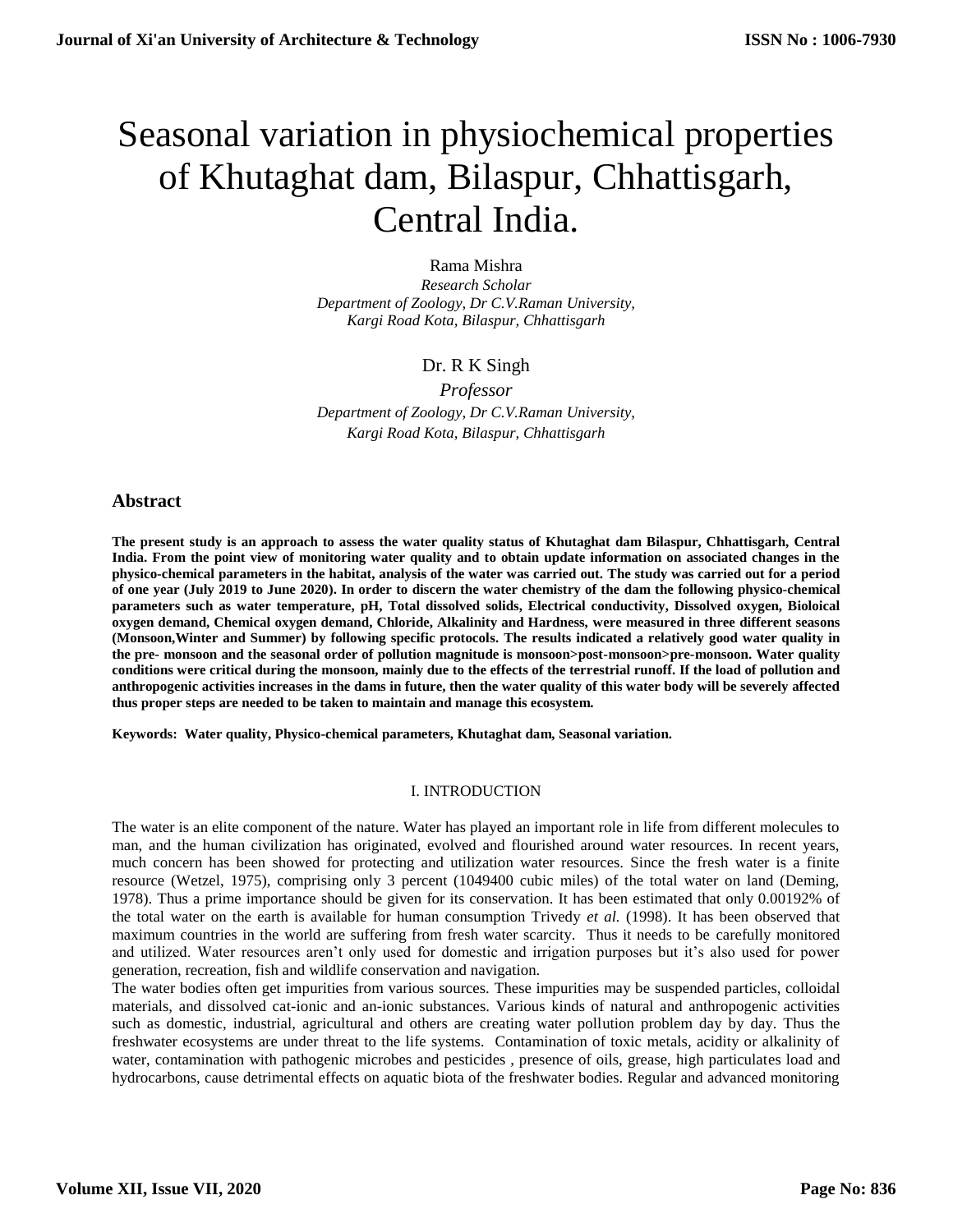of these contaminating pathways and their effective protective action protocol needs to be evolved for better conservation of surface water resources in future (Santra, 2001).

Water is one of the most abundantly available natural resource on earth, which humans have exploited more than any other resource. The conservation, restoration and management of water resources require a good knowledge of the factors which constitute a healthy ecosystem. The regular monitoring and assessment provide core information on the condition of our water bodies. Once the balance of the aquatic ecosystem is disturbed, it directly or indirectly influences the human beings. Though the advance knowledge of the water bodies is necessary, for their effective management and utilization. Thus the present work deals with the study of seasonal variation in physio-chemical properties of Khutaghat dam, Bilaspur, Chhattisgarh. Khutaghat dam serves as domestic water to Ratanpur and Kota areas of Bilaspur, This dam serves as an irrigation source of agricultural land of the outskirt villages. The physiochemical properties of a water body determine its water quality. The results of present study will provide baseline information of the physicochemical properties of Khutaghat dam and it would be a useful tool for further ecological assessment and monitoring of the water quality of dams.

## II. MATERIAL AND METHODS

The present study deals with the investigation of physio-chemical properties of Khutaghat dam of Bilaspur, Chhattisgarh, India. The water samples of the dam were collected in each season (summer, winter and monsoon) from all the sites during July-2019 to June-2020 respectively and the water samples were analyzed by standard methods of APHA (1998).In present research work the following physico-chemical parameters were analyzed.

## **2.1. Water Temperature**

Water temperature will measure by using centigrade mercury thermometer by dipping directly into the water for about one minute on the spot till the mercury column stabilized.

## **2.2. Transparency**

The transparency of the sampled water from each site was measured by a secchi disc, a metallic plate of 20 cm diameter. Average of depth of the sampled water at disc disappearance and reappearance was noted in centimeter and recorded in the field book.

## **2.3. pH**

pH is a measure of hydrogen ion concentration in water. pH of water sample was measured by digital pH meter

# **2.4.Total Alkalinity (mg/l)**

In order to determine the total alkalinity of the sampled water, 20ml of given water sample is pippeted out into a conical flask. Samples were titrated with N/50 sulfuric acid (APHA, 1998).

## **2.5.Chlorides (mg/L)**

The chlorides of a water sample are estimated by using Argentometric Titremetric method (APHA, 1998).

## **2.6.Total Hardness (mg/l)**

Total hardness of a water sample is defined as the sum of the calcium and magnesium concentrations, both expressed as calcium carbonate in mg/L. Total hardness of the water samples of each of the sampled sites was measured by EDTA titrimetric method (APHA, 1998).

## **2.9.Total Dissolved Solids (mg/L)**

TDS is a measure of the amount of material dissolved in water. The Total dissolved solids of water were measured by gravimetric method.

## **2.11.Water conductivity (μS/cm)**

The water conductivity of each water sample from the sampling station was measured by taking direct reading from conductivity meter (systronics) and results were expressed in µs/cm.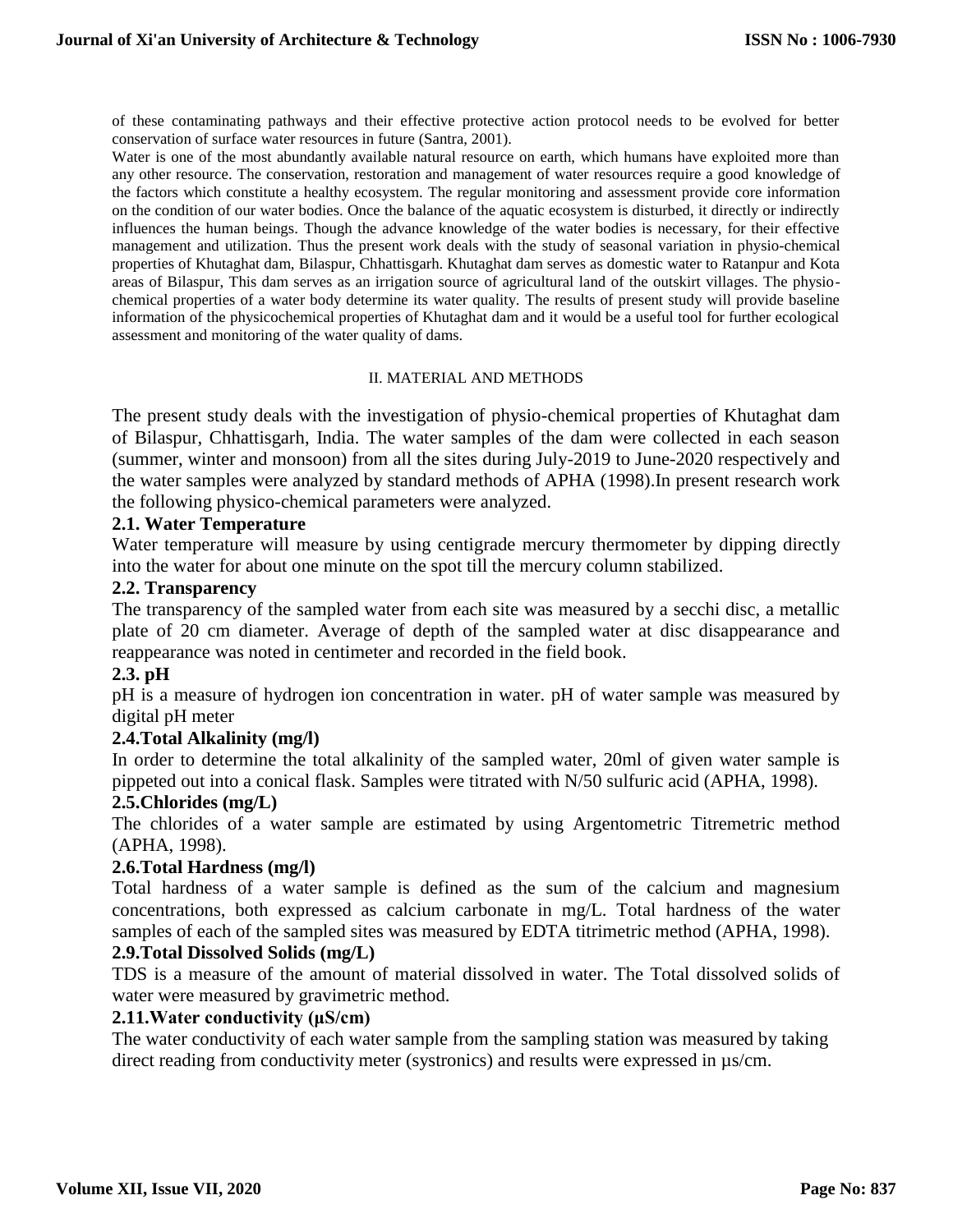## **2.12.Dissolved oxygen (mg/l)**

The basic unmodified method as given by Ellis et al. (1948) was followed for determination of dissolved oxygen in the water samples of each site of sampled station.

# **2.13.Chemical Oxygen Demand (mg/l)**

Chemical oxygen demand was estimated by dichromate reflux method (APHA, 1998). Ferroin was used as an indicator and the result is expressed in terms of mg/1.

# **2.14.Biological Oxygen Demand (mg/l)**

Bio-chemical oxygen demand of water samples was determined by incubating samples for 5 days at 20°C. The results were expressed in mg/1. The BOD is expressed as;

Biological Oxygen Demand  $(mg/l) = D1 - D2$ 

Where,

 $D1$  = Intial DO in the sample water

D2= D.O after 5 days

## **2.15**. **Data Analysis**

The data were tabulated and statistically analyzed by the analyses of variance (ANOVA) and the treatment means were compared using the Duncan Multiple Range Test (Duncan,1965) at  $(P \leq 0.05)$  level of significance.

# III. RESULTS AND DISCUSSION

The different physico-chemical parameters of Khutaghat dam , Bilaspur Chhattisgarh were analyzed through Analytical techniques. The obtained results are presented as under





**Fig 1.** Seasonal variation of water Temperature  $({}^{\circ}C)$ of Khutaghat Dam during July 2019 to June 2020. The data shown are mean  $\pm$  SE of four replicates Means within a bars followed by same letter are not significantly different (*p≤ 0.05*).

**Fig 2**. Seasonal variation of water Transparency (cm) of Khuutaghat Dam during July 2019 to June 2020. The data shown are mean  $\pm$  SE of four replicates Means within bars followed by same letter are not significantly different (*p≤ 0.05*).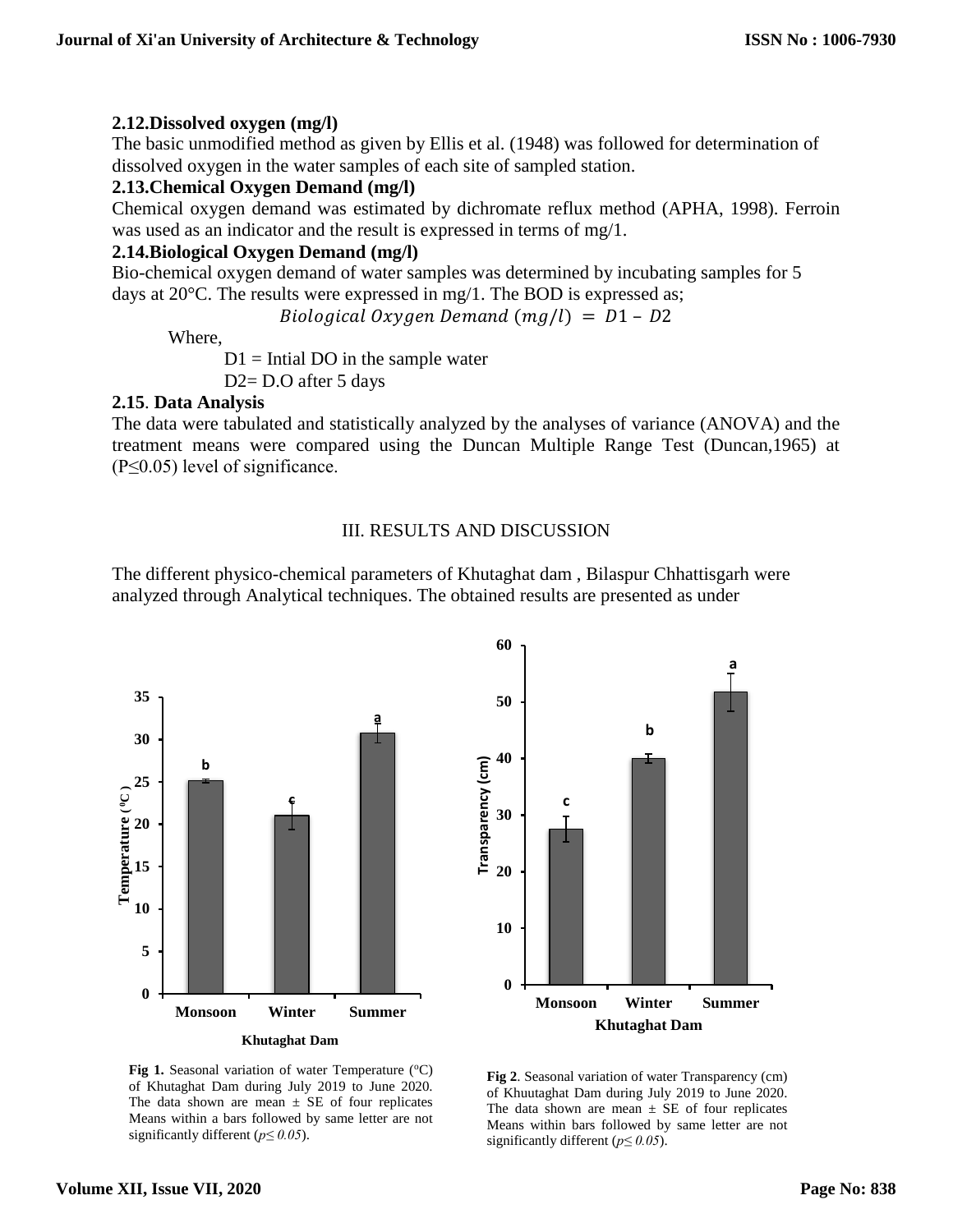

 **Fig 3**. Seasonal variation of water pH of Khutaghat Dam during July 2019 to June 2020. The data shown are mean  $\pm$  SE of four replicates Means within bars followed by same letter are not significantly different (*p≤ 0.05*).



 **Fig 5.** Seasonal variation of water Total Hardness (mg/l) of Khutaghat Dam during July 2019 to June 2020.The data shown are mean  $\pm$  SE of four replicates Means within bars followed by same letter are not significantly different (*p≤ 0.05*).



**4.5** letter are not significantly different (*p≤ 0.05*). **Fig 4.** Seasonal variation of water Total Alkalinity (mg/l) of Khutaghat Dam during July 2019 to June 2020. The data shown are mean  $\pm$  SE of four replicates Means within bars followed by same



**Fig 6.** Seasonal variation of water Salinity (g/l) of Khutaghat Dam during July 2019 to June 2020. The data shown are mean  $\pm$  SE of four replicates Means within bars followed by same letter are not significantly different (*p≤ 0.05*).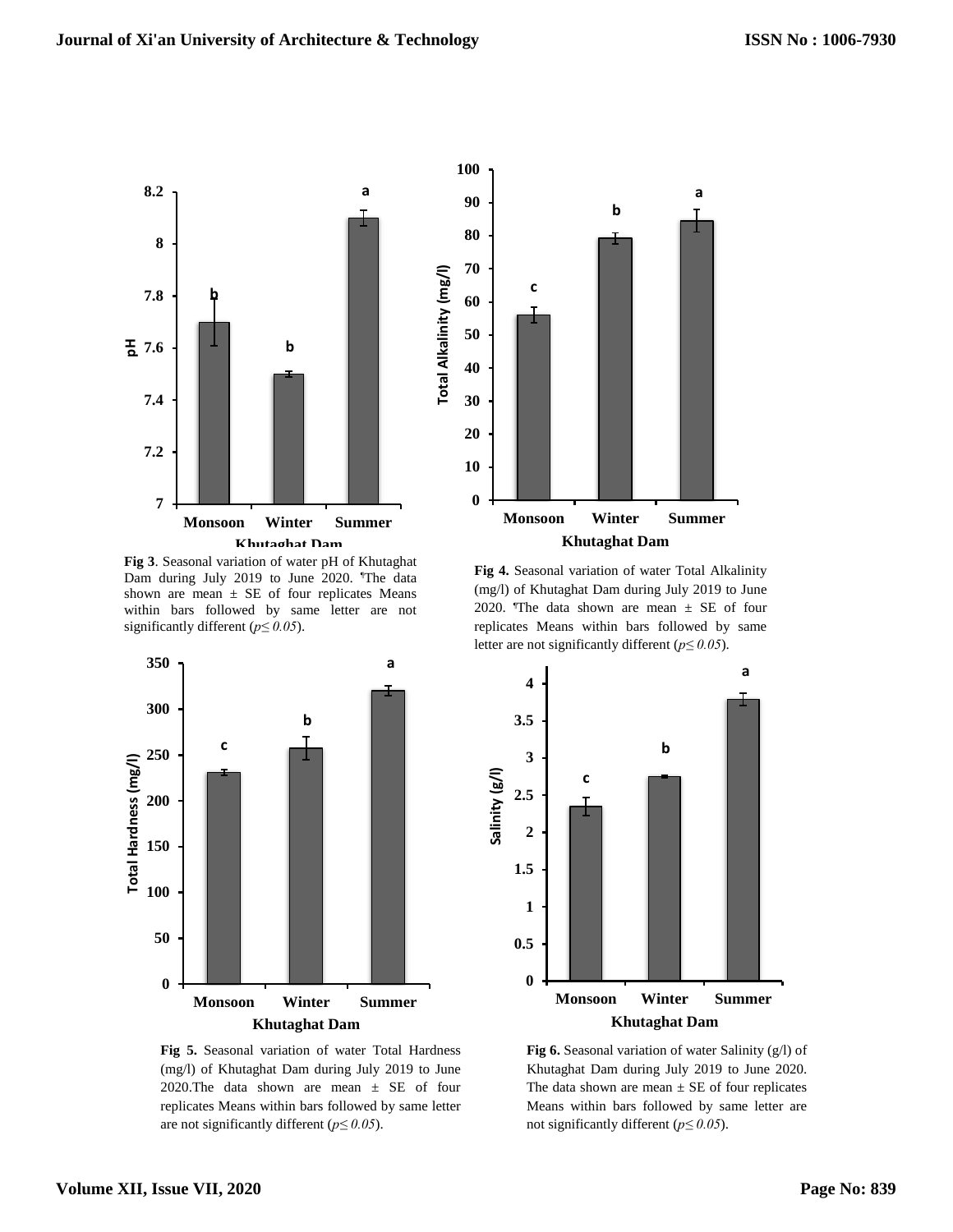



**Fig 7**. Seasonal variation of water conductivity (μS/cm)of Khutaghat Dam during July 2019 to June 2020. The data shown are mean  $\pm$  SE of four replicates Means within bars followed by same letter are not significantly different (*p≤ 0.05*).



 **Fig 9.** Seasonal variation of Dissolved oxygen (mg/l) of Khutaghat Dam during July 2019 to June 2020. The data shown are mean  $\pm$  SE of four replicates Means within bars followed by same letter are not significantly different (*p≤ 0.05*).

**Fig 8.** Seasonal variation of Total Dissolved Solids (mg/L) of Khutaghat Dam during July 2019 to June 2020. The data shown are mean  $\pm$  SE of four replicates Means within bars followed by same letter are not significantly different (*p≤ 0.05*).



**Fig 10.** Seasonal variation of Chemical Oxygen Demand (mg/l) of Khutaghat Dam during July 2019 to June 2020. The data shown are mean  $\pm$  SE of four replicates Means within bars followed by same letter are not significantly different (*p≤ 0.05*).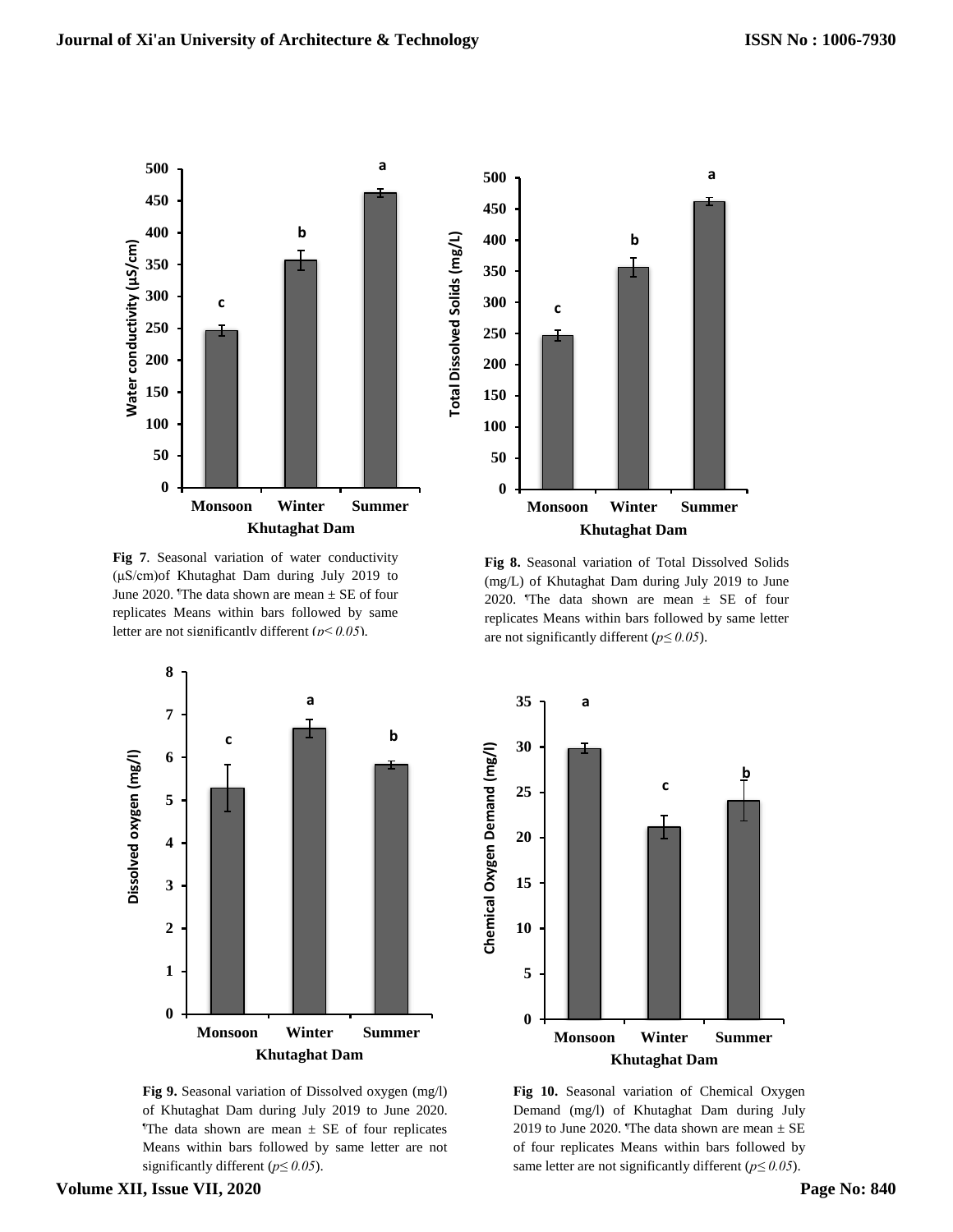

**Fig 11.** Seasonal variation of Biological Oxygen Demand (mg/l) of Khutaghat Dam during July 2019 to June 2020. The data shown are mean  $\pm$  SE of four replicates Means within bars followed by same letter are not significantly different (*p≤ 0.05*).

## **3.1. Water Temperature (<sup>o</sup>C)**

Temperature is a physical factor which indicates the quality of water of a particular water body, and it has effect on growth and distribution of aquatic life, concentration of dissolved gases and chemical solutes. The water temperature is an important environmental factor that determines the zooplankton distribution and diversity of the water bodies. A slight variation in the average water temperature was observed in different seasons (Monsoon, Winter and Summer) at Kori dam and Khutaghat dam, Bilaspur, Chhattisgarh The maximum water temperature in Khutaghat dam (35.6 $\pm$ 1.33<sup>o</sup>C) was recorded in summer and the minimum water temperature in Khutaghat dam (18.7 $\pm$ 1.09<sup>o</sup>C) was recorded during winter season (fig 1). The temperature is one of the important factors in aquatic environment since it regulates physicochemical as well as biological activities (Kumar et al., 2003). The metabolic rate of aquatic organisms of a water body is related to temperature and in warm waters, the respiration rates increase leading to increased oxygen consumption and increased decomposition of organic matter (Chapman and Kimstach, 2006). Fish, insects, zooplankton, phytoplankton and other aquatic organisms all have a specific threshold of temperature ranges. As temperature gets above or below to that threshold, the number of individual species decreases until finally there are few or none (Moore, 1989; Michaud, 1991).

## **3.2. Water Transparency:**

The actual idea of water transparency can be correlated as a measure of the depth of light penetration into the water. The water transparency depends on the amount of particles in the water. In the present study we observed that the water transparency of Khutaghat dam Fluctuates from 25cm to 71cm from July-2019 to June-2020 respectively. In the present study we observed that the water transparency of Khutaghat dam fluctuates significantly ( $p \le 0.05$ ) from 25cm to 71cm from July-2019 to June-2020 respectively(fig 2). The average transparency values recorded a significant variation across different seasons(Monsoon, Winter and Summer) at Khutaghat dam.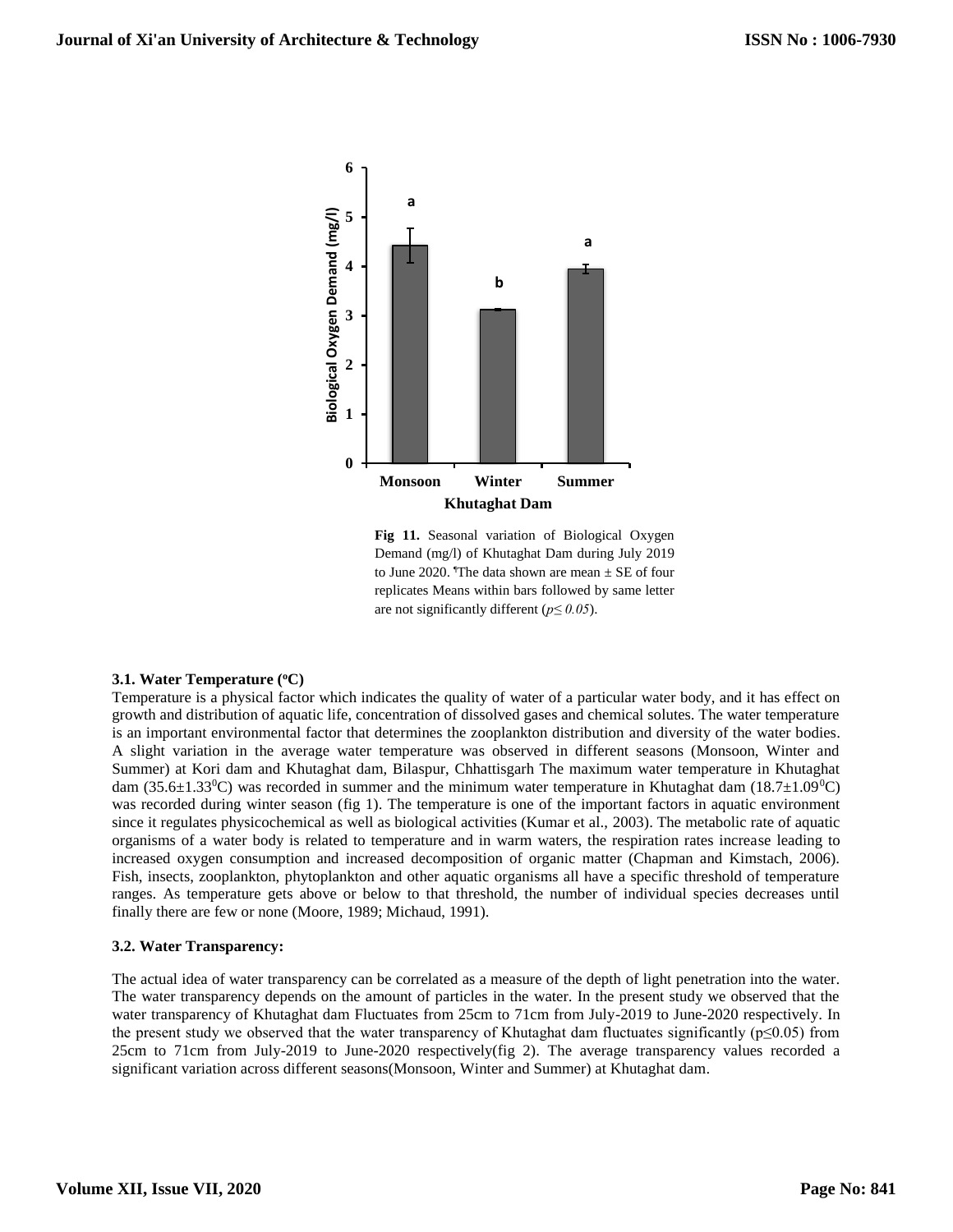#### **3.3. pH**

The seasonal (Monsoon, Winter and Summer) pH variation was found to be significant in Khutaghat dam (Fig 5.5 and Fig 5.6). Across different seasons (Monsoon, Winter and Summer) the highest pH values were recorded in summer(Khutaghat: 8.1 $\pm$ 0.03). The lowest pH values were recorded in summer( Khutaghat: 7.5 $\pm$ 0.01) respectively(fig 3). However, the winter recorded the moderate values in Khutaghat dam( 7.8±0.09). The variation of pH in the dams reflects the exchange of nutrients between sediment and water. The pH of an aquatic ecosystem is important because it is closely related to biological productivity (Carr and Neary, 2006). The smaller difference in pH of the water can change the composition of the zooplanktons in a water body. Most surface waters of different water bodies have a pH between 6.0 and 8.5, and values lower than 6.0 can be hazardous to aquatic life (Mohan and Kumar, 1998) while the optimum value of pH is between 7.5 and 8.5 (Boyd, 1979).

## **3.4. Total Alkalinity (mg/l)**

Alkalinity of a water body is the base neutralizing or buffering capacity of water. Total alkalinity is a measure of the net effect of all cations and anions in a water body. The alkalinity of Khutaghat dam altered significantly across different months (fig 4) during July-2019 to June-2020. A significant variation in the total alkalinity (mg/l) was noted across different seasons (Fig 4) Khutaghat dam during July-2019 to June-2020. The minimum values (56.04±2.33mg/l) of alkalinity in Khutaghat dam were recorded in monsoon. The alkalinity(mg/l) increased significantly from monsoon to summer and reached to its maximum values (Khutaghat dam: 84.52±3.39mg/l) in summer season. This increase in values may be due to dissolution of calcium carbonates. Spence (1964) had classified water bodies into three major categories based on the values of alkalinity viz., (i) nutrient poor (from 1.0- 15.00 mg/l), (ii) moderately rich nutrient (from 16.0-60.0 mg/l), and (iii) nutrient rich (>60.0 mg/l). According to the results of present study the Kori dam and Khutaghat dam falls between moderately rich nutrient and nutrient rich water body. Generally, the Indian water bodies are reported to have minimum alkalinity during winter and maximum during monsoon (Garg *et al.,* 2006, Jayabhaye *et al.,* 2008, Telkhade *et al.,* 2008).

## **3.5. Total Hardness (mg/l)**

The variation of hardness in different months of the year differs significantly. The summer season noted highest total hardness (mg/l) values (Khutaghat dam: 320.15±5.35mg/l) than winter (Khutaghat dam: 257.33±12.22mg/l) and monsoon ( Khutaghat dam: 230.74±3.21mg/l). Hardness of Khutaghat dam decreased from July to December due to the entry of freshwater while higher values were found in dry months (March to June), this may be due to the discharge of water through outlets and evaporation(fig 5).

## **3.6. Salinity (g/l)**

The salinity (g/l) of Khutaghat dam altered across different months during July-2019 to June-2020. A significant variation in the total salinity  $(g/l)$  was noted across different seasons(fig 6). The minimum values (2.35 $\pm$ 0.12g/l and 2.65±0.08g/l) of salinity in Khutaghat dam were recorded in monsoon. The salinity (g/l) increased significantly from monsoon to summer and reached to its maximum values (Khutaghat dam:  $3.79\pm0.08$ mg/l) in summer season.

## **3.7. Water conductivity**

In Khutaghat dam the water conductivity recorded an increasing trend from monsoon season to summer season during July-2019 to June-2020 respectively(fig 7). The minimum values of water conductivity (246.76±8.5µS/cm) in Khutaghat. dam were recorded in monsoon.

## **3.8. Total dissolved salts (TDS)**

The average total dissolved salts (TDS) was found significantly different in Khutaghat dam. We observed a significant variation in TDS across different seasons. The TDS(mg/l) increased significantly from monsoon to summer season. The highest value of TDS in Khutaghat dam was  $408.30 \pm 6.33$ mg/l, it was followed by 314.94±9.45mg/l in winter and 247.74±12.75mg/l respectively(fig 8). High values of TDS during rainy seasons may be attributed to the runoff and catchments watershed and also due to leaching of substances from rocks in surrounding area. Almost same observations were obtained from Minor reservoir (Rajashekhar et al. 2007), three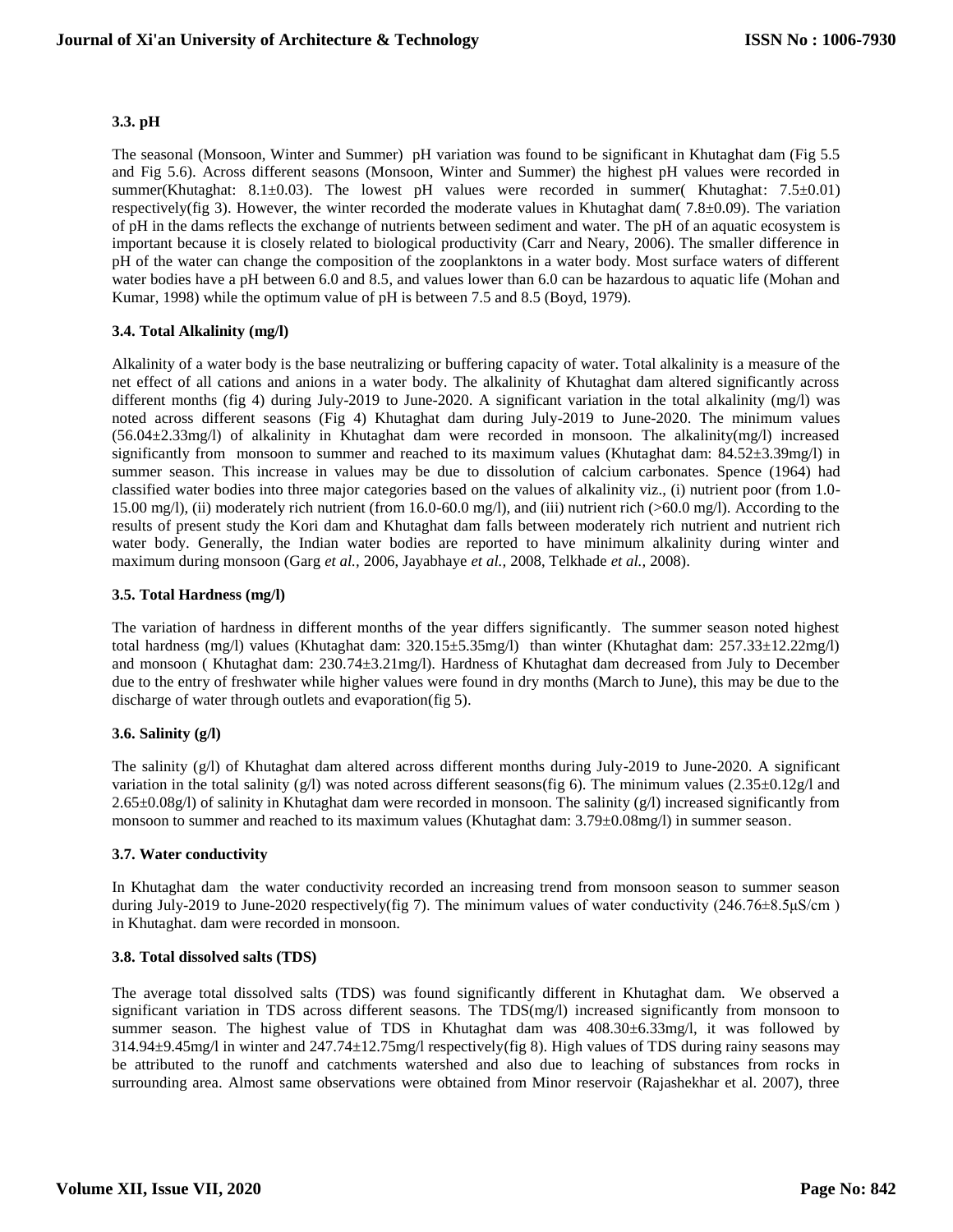dams in Nanded (Pawar & Kanvate 2010) and Mansagar lake of Jaipur (Singh et al. 2010). Jemi and Balasingh (2011) observed the TDS to be more during summer and less during monsoon.

#### **3.9. Dissolved Oxygen**

The change in the dissolved oxygen content of a water body is of great limnological significance. Oxygen plays a vital role on the metabolic and physiological activities of the organisms in a specific water body. The oxygen supply for the aquatic animals in a water body comes primarily by diffusion from air and oxygen released during photosynthesis by the aquatic plants. The present investigation showed that the dissolved oxygen record a highly significant seasonal variations (p≤0.05) in Khutaghat dam during July-2019 to June-2012(fig 9). The Maximum value of DO recorded in winter (Khutaghat dam: 6.68±0.20mg/l) and the minimum value were recorded in monsoon (Khutaghat dam: 5.29±0.55mg/l). Ali *et al.* (2005) noticed that the DO of the water bodies show maximum value in winter season due to temperature variation in the study area. Similar results were also observed by Salam *et al.*  (2000) and Ali *et al.* (1994). Jemi and Balasingh (2011) reported that the DO was maximum in Padmanapapuram temple pond and minimum is Parvathipuram temple pond. It also showed an inverse relationship with temperature which might be due to oxidation of oxygen as reported by Patil and Dongare (2006). Joshi and Bhalla (2012) observed the reduction of DO as a result of sewage outfall in to the river. Rameshbabu and Selvanayagam (2013) reported dissolved oxygen values upto 10.2 mg/l in summer season at the sampled water body.

#### **3.10.Chemical oxygen demand (mg/l)**

A significant variation (p≤0.05) in the chemical oxygen demand (mg/l) across different seasons was recorded in Khutaghat dam. The Maximum value of COD was recorded in monsoon (Khutaghat dam: 29.83±0.55mg/l) and the minimum value were recorded in winter (Khutaghat dam: 21.17±1.25mg/l) respectively(fig 10).

#### **3.11. Biological Oxygen Demand (mg/l)**

Biological Oxygen Demand (mg/l) is the amount of dissolved oxygen demanded by microorganisms of a water body in the biological process of metabolizing organic matter in water. The more organic matter there is in the water body the greater will be the BOD, and the greater the BOD, the lower the amount of dissolved oxygen available for higher animals such as fishes. The BOD is therefore a reliable gauge of the organic pollution of a water body. In the present study the BOD values of Khutaghat dam during July-2019 to June-2020 alter significantly across different seasons(Fig 5.25 and Fig 5.26). The Maximum value of BOD in Khutaghat dam was highest in Monsoon(4.42±0.35mg/l) .the lowest BOD values were recorded in winter (Khutaghat dam:3.12±0.02mg/l) respectively(fig 11).

#### IV.CONCLUSION

The different physicochemical properties of the surface water of the Khutaghat dam record a significant variation across different seasons. The variation in these physicochemical properties confirms the nutrient dynamics of this water body. The all physicochemical properties of these water bodies were seen to be correlated with each other. Thus one physicochemical factor modifies the other factors. The overall results confirm that the physicochemical factors of these water bodies were under normal ranges, except some of them, which trend to be increased. The proper management and conservation of these water bodies are required, if it falls short may be these water bodies in future may trend towards severe deterioration.

#### V. CONFLICT OF INTEREST

The author would like to undertake that the above mentioned manuscript has not been published elsewhere, accepted for publication elsewhere or under editorial review for publication elsewhere. The authors declare that they do not have any conflict of interest with the submission of this manuscript.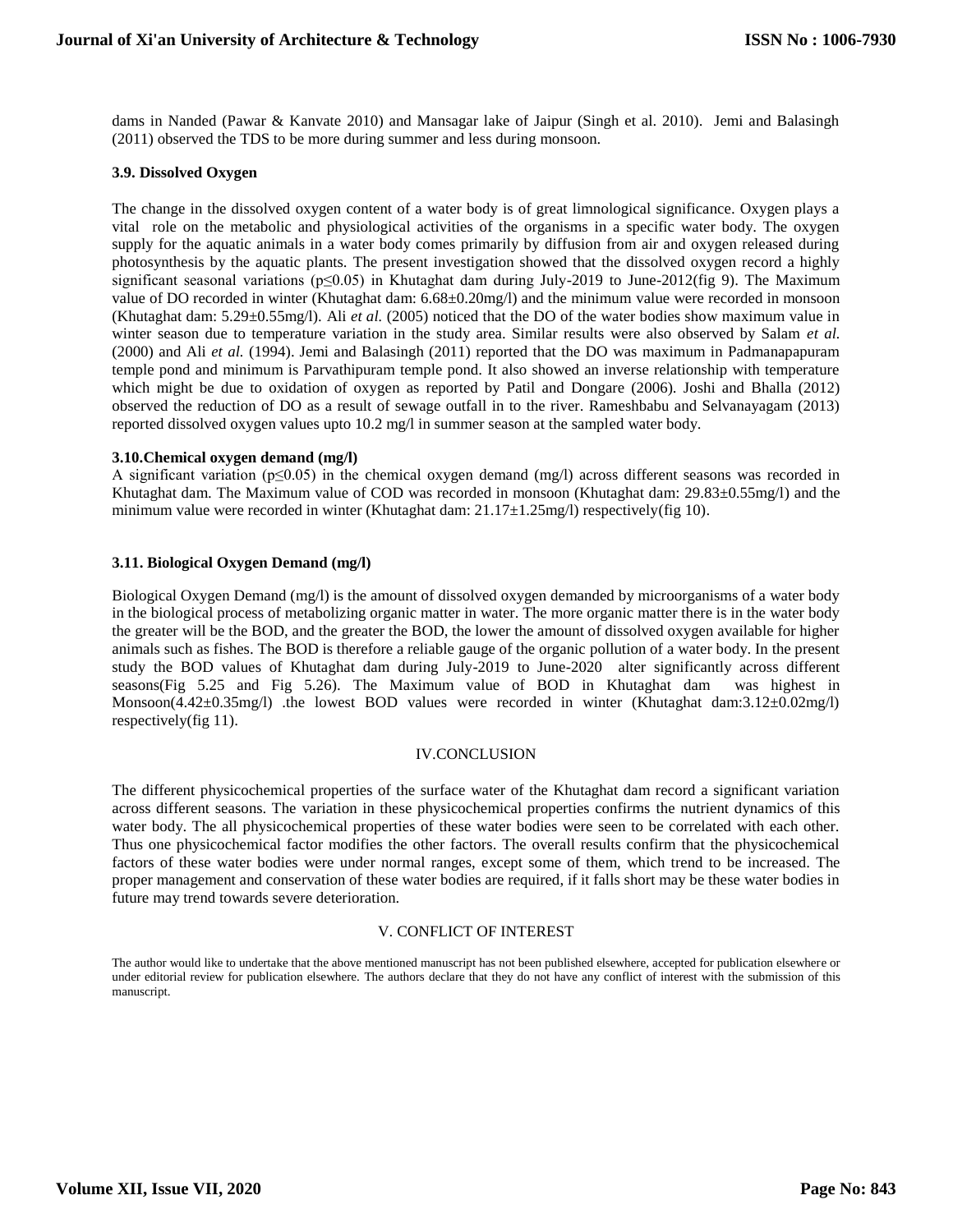#### VI. REFERENCES

A.P.H.A. (1998) Standard methods for examination of water and waste water (17th ed). American Public Health Association, Washington, DC. pp 1525.

Ali M., Salam A. and Hussain M.Z. (1994) Effect of seasonal variations on physico-chemical parameters of Zaidi Fish Farm" Punjab. Univ. J. Zool. 9:53-58.

Ali M., Salam A., Iram S., Bokhari T.Z. and Qureshi K.A. (2005) Studies on monthly variations in biological and physico-chemical parameters of Brackish water fish pond, Muzaffar Garh. Pakistan. J. Res. Sci., 16(1):27- 38.

Chapman D. and Kimstach V. (1996) Selection of Water Quality Variable. W of Biota, Sediments and Water Quality Assessments: A Guide to of the Use of Biota. In: Sediments and Water in Environment Monitoring, 2nd Edition, Chapmam Edition, E& FN Spon, London, 59-126

Duncan DB (1955) Multiple range and multiple F tests. Biometrics, **11**:1–42.

Garg R.K., Rao R.J. and Saksena D.N. (2009) Water quality and conservation management of Ramsagar reservoir, Datia, Madhya Pradesh. J. of Envir. And Biol. 30(5):909-916.

Jayabhaye U.M., Pentewar M.S. and Hiware C.J. (20080 A study on physicochemical parameters of a minor reservoir, Sawana, Hingoli district,Maharashtra. Journal of Aquatic Biology. 23(2): 56-60.

Jemi R.J. and Balasingh G.S.R. (2011) Studies on physico chemical Characteristics of fresh water Temple ponds in Kanyakumari District (South Tamilnadu), Int. J. of Geology , Earth and Envi. Sci. 1(1): 59-62.

Joshi A.S. and Bhalla R. (2012) Assessment of water quality of Girna River at Chanakapur area of Kalwan (M.S). PDFARDIJ. 5(12): 79-85.

Kumar J.I.N., Bhatt I., Kumar R.N. and Patel M. (2003) Physico-chemical properties of ground waters in and around Anand district. Ind. J. Enviro.Protec. 23(11):1248-1253.

Michaud J.P. (1991) A citizen's guide to understanding and monitoring lakes and streams. Publ. #94-149. Washington State Department of Ecology, Publications Office, Olympia, WA, USA 360-407-7472.

Moore M.L. (1989) NALMS management guide for lakes and reservoirs. North American Lake Management Society, P.O. Box 5443, Madison, WI, 53705-5443, USA.

Patil D. and Dongare M. (2006) Studies on physico-chemical characteristics of the waterbodies of Aundh of southern Maharashtra with reference to the stress of human activities. Indian Journal of Environmental Protection. 8 :109-114.

Pawar and Mane (2006) Hydrography of a Sadatpur lake, near Pravaranagar, Ahmednagar District, Maharashra J. Aqua. Bio. Vol. 21(1): 101 – 104.

Rajashekhar M., Vijaykumar K. and Zeba P. (2010) Seasonal variations of zooplankton community in freshwater reservoir Gulbarga district, Karnataka, South India. Intern. J. Syst. Biol. 2(1): 6-11

Rameshbabu K. and Selvanayagam M. (2013) Seasonal variations in physicochemical parameters and heavy metals concentration in water and sediment of Kolavoi Lake, Chengalpet, India. Int.J.Chem.Tech.Res. 5(1):532- 549.